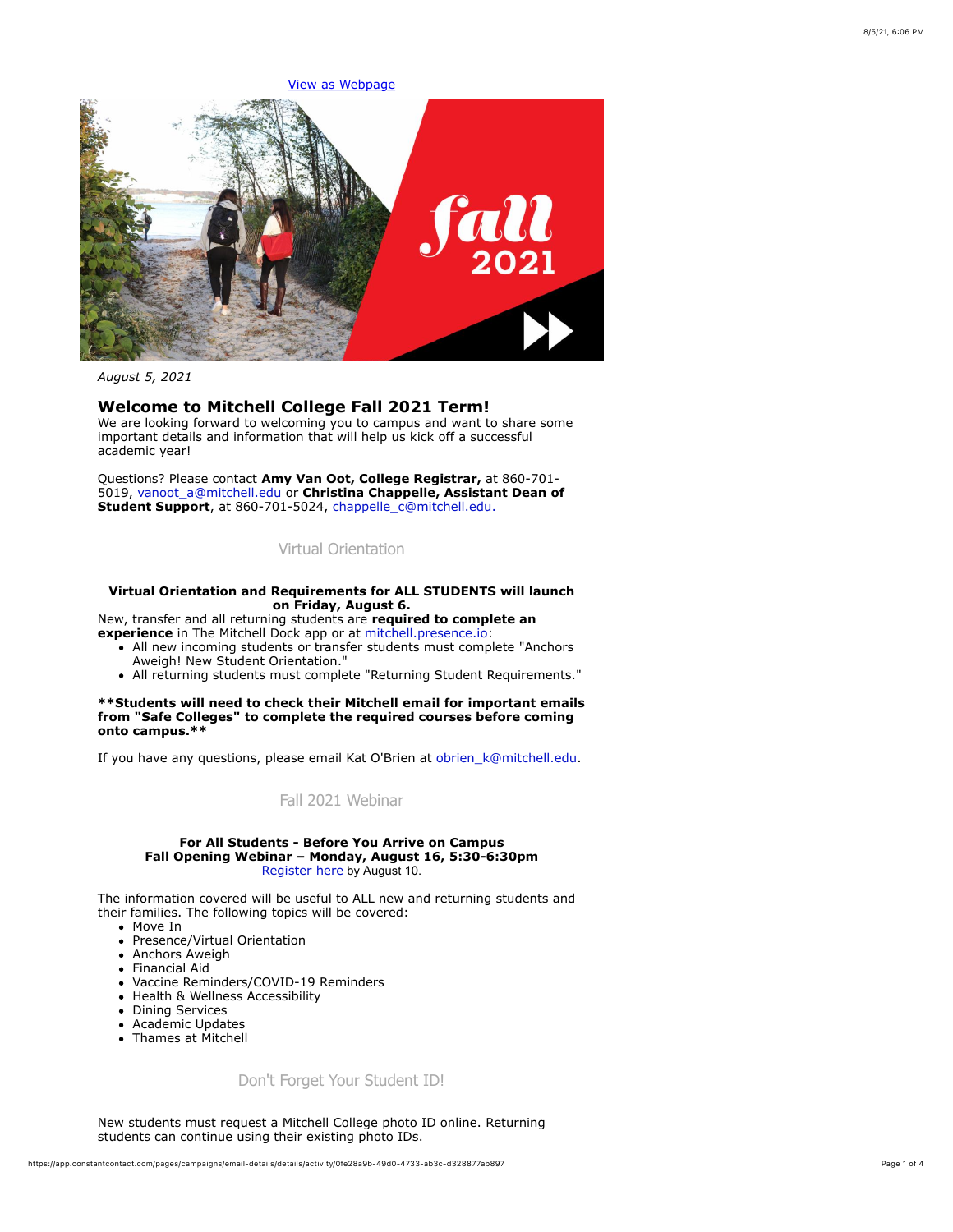**Request a new or replacement ID [here](http://mitchell.libguides.com/photoIDs)**. Submit your request by August 18, and it will be waiting for you at move in or orientation.

[Move In](https://app.constantcontact.com/pages/campaigns/email-details/details/activity/0fe28a9b-49d0-4733-ab3c-d328877ab897#)

**New Resident Students - Move In on Wednesday, August 25** New resident students will arrive on campus at their designated move-in time and report to Henry Hall to pick up their room key and Welcome packet. For complete move-in details, visit [mitchell.edu/move-in.](https://mitchell.edu/move-in) *Students must resolve any "HOLD" that appears on their account before they can move on campus. Check your Mitchell email for holds.*

**Returner Resident Students - Move In on Sunday, August 29** Returner resident students will arrive on campus at their designated move-in time and report to Henry Hall to pick up their room key and Welcome packet. For complete move-in details, visit [mitchell.edu/move-in.](https://mitchell.edu/move-in) *Students must resolve any "HOLD" that appears on their account before they can move on campus. Check your Mitchell email for holds.*

[Anchors Aweigh! New Student Orientation](https://app.constantcontact.com/pages/campaigns/email-details/details/activity/0fe28a9b-49d0-4733-ab3c-d328877ab897#)

### **For New Resident Students Wednesday, August 25 – Sunday, August 29**

Orientation will include MANY opportunities to connect and have fun with other new students, as well as everything you need to be ready for the semester,

such as:

- Receiving your ID cards
- Learning how to use Mitchell email
- Reviewing your course schedule
- Spending time with your Transition Mentor!

### **For New Commuter Students Wednesday, August 25-Friday, August 27**

New commuter students meet at the Mitchell Library at 3pm for a Commuter Meet & Greet to:

- Receive your ID cards and an orientation schedule
- Ask questions about Mitchell College
- Meet new and returning commuter students

Students are expected to stay for Convocation at 4:30pm on Wednesday, August 25.

Questions may be addressed to **Meredith Adler, Assistant Director of FYE**, at [adler\\_m@mitchell.edu.](mailto:adler_m@mitchell.edu)

[Student Portals](https://app.constantcontact.com/pages/campaigns/email-details/details/activity/0fe28a9b-49d0-4733-ab3c-d328877ab897#)

### **Student Portals Open Monday, August 16, 2021 at 12pm The first day of classes is Monday, August 30, 2021.**

Prior to arriving on campus, please visit [www.mitchell.edu](http://www.mitchell.edu/) and click on **Students,** then **Student Login** to access the Blackbaud Student Portal to view your fall class schedule. (\*\*Note for New Students: This is a different portal than your admissions portal.\*\*)

*If you are on a "HOLD" for outstanding items with the Bursar, Financial Aid or Health Offices, a message will display on your portal and you will not be able to access your schedule. Check your Mitchell email for holds.*

## [Resolve All Holds!](https://app.constantcontact.com/pages/campaigns/email-details/details/activity/0fe28a9b-49d0-4733-ab3c-d328877ab897#)

### **Please contact the respective office in which you currently have a "HOLD" to resolve your hold prior to your arrival on campus.**

**Bursar Holds –** Contact Susan Dobbin at [bursar@mitchell.edu](mailto:bursar@mitchell.edu) or 860-701- 5063 **Financial Aid Holds** – Contact Kelby Chappelle at [chappelle\\_k@mitchell.edu](mailto:Chappelle_k@mitchell.edu)  $\sim$  860-701-5043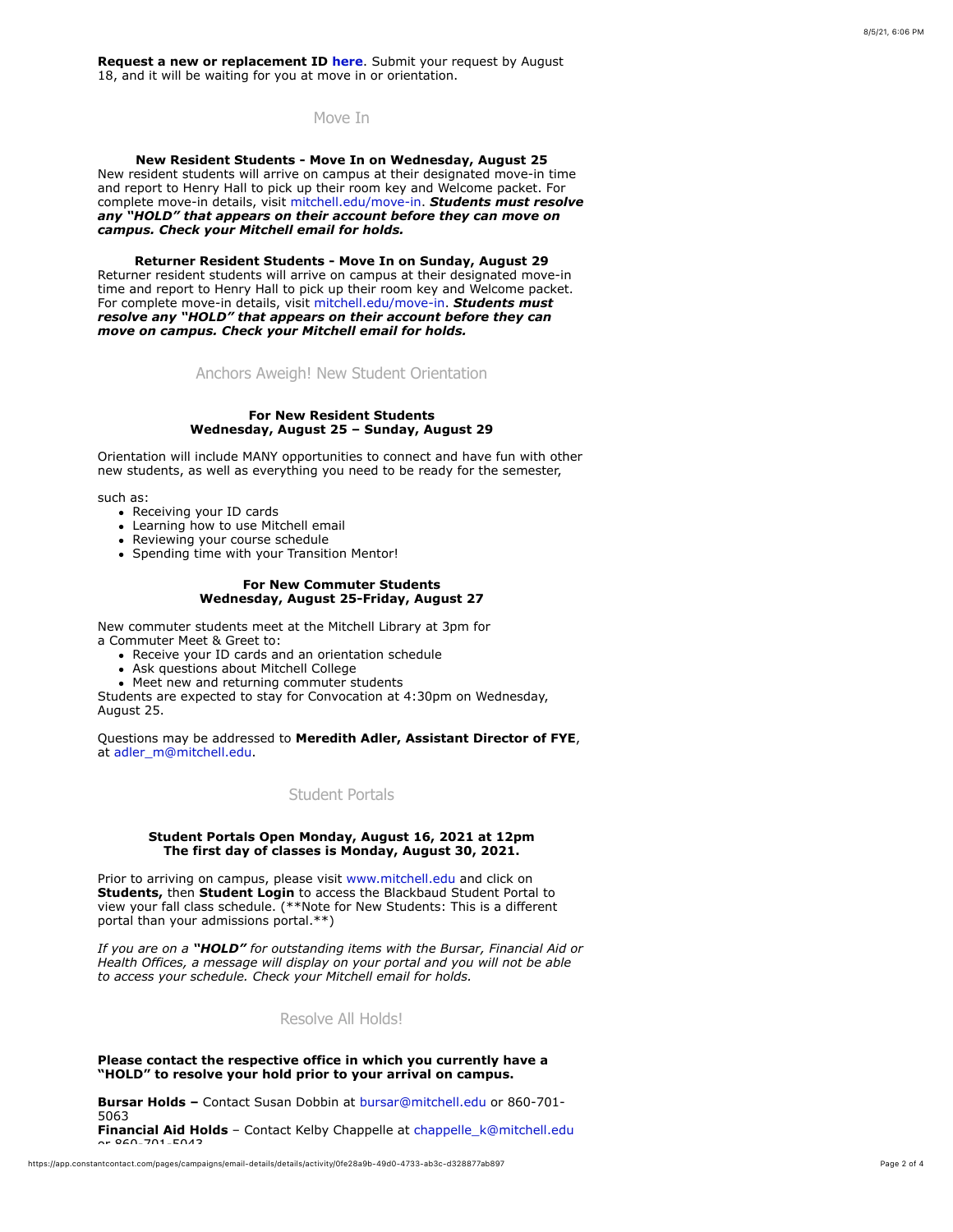or 860-701-5043 **Health Services or COVID Vaccination Holds –** Contact Crystal Simmons at [simmons\\_c@mitchell.edu](mailto:simmons_c@mitchell.edu) or 860-701-5202

**Students must resolve any "HOLD" before they can move in, get their schedule and attend class**. **Check your Mitchell email for your student bill – it was sent electronically to you!**

Any questions about log-in should be addressed to the Help Desk at [support@mitchell.edu](mailto:support@mitchell.edu) or 860-701-5190 or email at [registrar@mitchell.edu](mailto:registrar@mitchell.edu).

### **[Textbooks](https://app.constantcontact.com/pages/campaigns/email-details/details/activity/0fe28a9b-49d0-4733-ab3c-d328877ab897#)**

Students are most successful when they start off the semester having already purchased their textbooks. **Visit our online bookstore to purchase your required texts at [www.bkstr.com/mitchellcollegestore.](http://www.bkstr.com/mitchellcollegestore)**

[Academic Advisor & Schedule Changes](https://app.constantcontact.com/pages/campaigns/email-details/details/activity/0fe28a9b-49d0-4733-ab3c-d328877ab897#)

If you find a schedule problem or need to change a course, you may do so during the Add/Drop period. Please contact your Academic Advisor to make schedule adjustments. The **deadline for all schedule changes is Tuesday, September 7, at 5pm.**

## [Mariner Mail](https://app.constantcontact.com/pages/campaigns/email-details/details/activity/0fe28a9b-49d0-4733-ab3c-d328877ab897#)

This is the preferred method of communication across campus. It is expected and required that you **check your "Mariner Mail" Mitchell email on a daily basis**. Make sure checking your Mariner Mail is a daily occurrence.

#### [Accessibility Services](https://app.constantcontact.com/pages/campaigns/email-details/details/activity/0fe28a9b-49d0-4733-ab3c-d328877ab897#)

Returning students seeking accommodations should check their student email for information regarding the request for and distribution of Letters of Accommodation. **If you have not renewed accommodations for at least a semester,** please contact Antaya Lee at lee a@mitchell.edu. If you have not **previously received accommodations but are considering applying,** please see [www.mitchell.edu/access](http://www.mitchell.edu/access) for more information.

### [Important Fall 2021 Term Dates](https://app.constantcontact.com/pages/campaigns/email-details/details/activity/0fe28a9b-49d0-4733-ab3c-d328877ab897#)

*Please make note: Due to COVID-19, these dates are subject to change.* **August 25** (Wednesday) = New Students Arrive. **August 25** (Wednesday) = Convocation at 4:30 pm (New Freshmen and New Transfer Students are encouraged to attend this ceremony). **August 29** (Sunday) = Returning Residents Arrive.<br>**August 30** (Monday) = 1<sup>St</sup> Day of Classes for Session I - Add/Drop Begins. **September 7** (Tuesday) = Class Add/Drop Period ends at 5:00 pm. **September 20** (Monday) = Early Academic Reports distributed for Session I. **October 11** (Monday) = Columbus Day - No classes. **October 11** (Monday) = Session I Midterm grades. Contact Academic Advisor to discuss. **October 12** (Tuesday) = MR Classes meet instead of TF classes to make up day **October 15 - 17** (Friday - Sunday) = Fall Weekend. **October 29** (Friday) = Last Day to withdraw from a class with a "W" grade. **November 8** (Monday) = Course Registration period for Spring 2022 Term begins for current students. **November 11** (Thursday) = Veteran's Day – Campus wide commemorative events. No classes. **November 12** (Friday) = Reading Day – No classes. **November 15 - 19** (Monday-Friday) = Session I Final Exam period. **November 19** (Friday) = Course Registration for Spring 2022 ends for current students. **November 22** (Monday) = Open Registration to the public begins for Spring 2022. **November 23** (Tuesday) = Final grades due for Session I.

**November 20 – November 28** (Sat-Sun) = Thanksgiving Break – No Classes